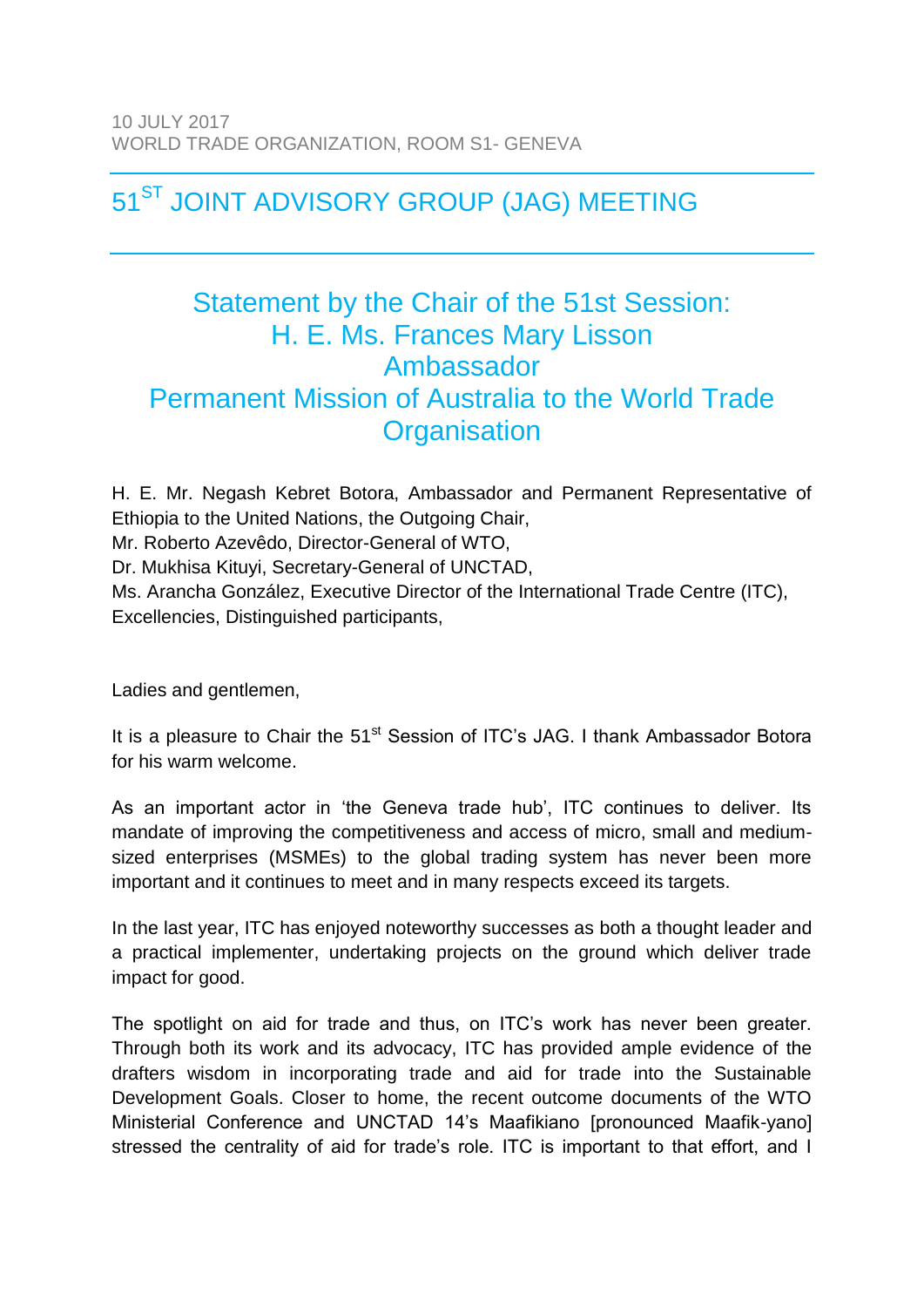hope I speak for both DG Azevedo and SG Kituyi when I say it is a credit to its parent organisations.

With that said, the challenges faced by MSMEs today are daunting, and the challenges of tomorrow may be even more so. It is therefore so encouraging to see ITC is working diligently to refine its existing delivery modalities and find new ways to advance its mandate. By pioneering innovative approaches like SheTrades and ethical fashion, finding new ways to link MSMEs to markets, and always looking at the next big wave of opportunity, ITC is laying the groundwork for helping MSMEs

tackle the challenge of the future.

You have before you ITC's 2016 Annual Report. It is a snapshot of what ITC delivered in 2016 and how the organisation continues to evolve and respond to a changing global environment.

The results of the report speaks to offer much to celebrate:

- ITC delivered more than \$85 million worth of technical assistance, and capacity building;

- 2016 saw ITC's training courses and SME Trade Academy reach record high numbers;

- ITC market intelligence, business connections and support to TISIs generated more than \$685 million in estimated export and investment value;

- Positive client feedback reached 97%, a record high; and

- ITC advanced considerably in its goal to fully mainstream gender into its work, with 51% of the businesses supported by ITC owned or operated by women.

These results, and others, make the 2016 Annual Report an enjoyable read for those looking for some good news in turbulent times.

This meeting offers the multilateral community an opportunity to guide the work of ITC, suggesting areas where the Membership sees room for even further improvement. I know the Executive Director welcomes such inputs. For my part, there were elements in the report, which suggested areas of special focus for ITC going forward. With limited resources and high levels of demand, ITC must focus more precisely than ever on its areas of comparative advantage. Moreover, with a growing portfolio of diverse programs, projects and initiatives, ITC will need to further strengthen their efforts to ensure deliverables remain localized and tailored to the regional contexts of their clients. I have full confidence that Arancha and her